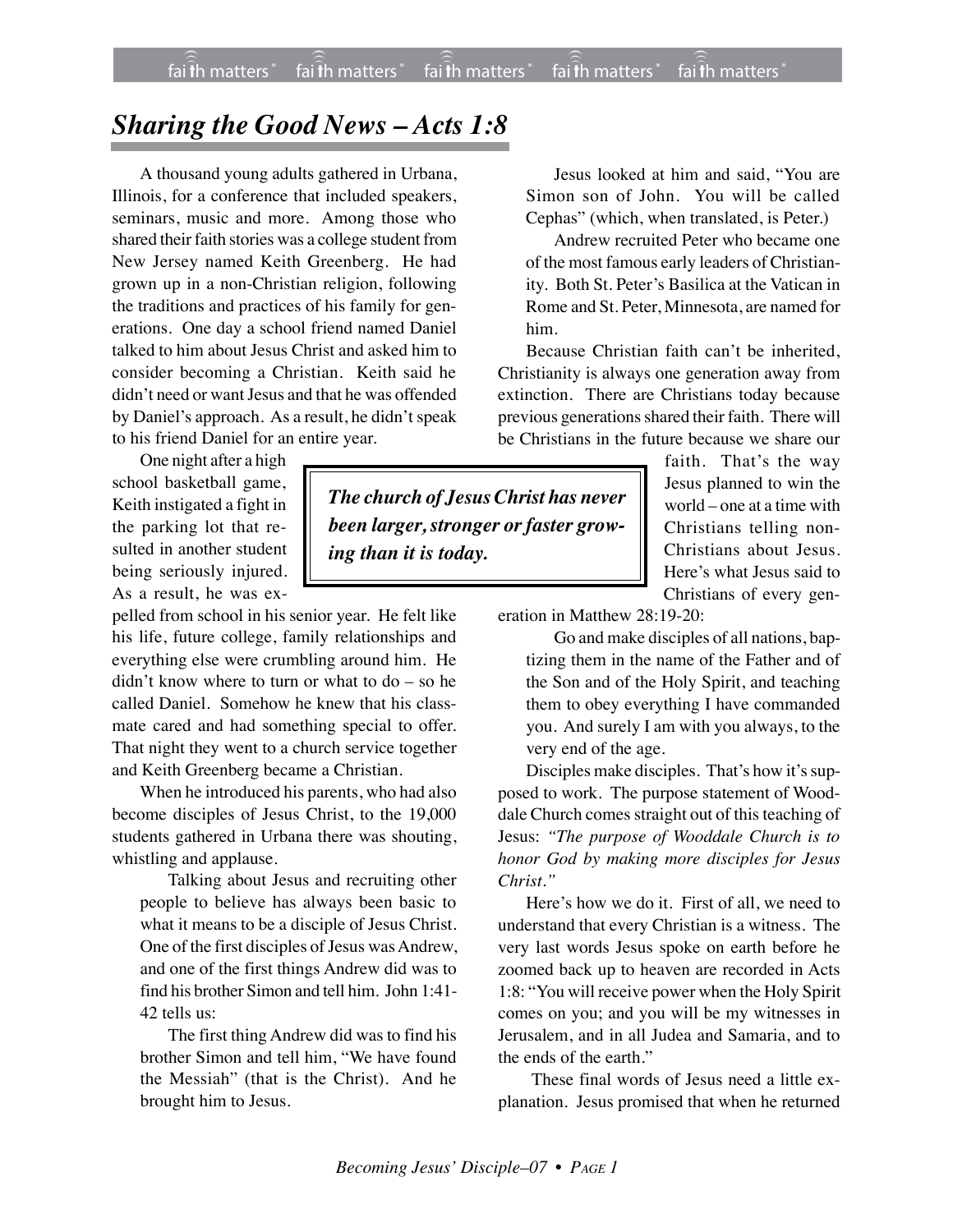to heaven the Holy Spirit would come from heaven to earth to live in and empower every Christian. The Holy Spirit is fully God—as much God as God the Father and God the Son.

Jesus had his own body, but the Holy Spirit lives in our bodies. If you have accepted Jesus as your Savior and Lord, the Holy Spirit lives inside you. God lives in you. He gives you all the power you need to live the Christian life the way Jesus wants you to live.

Jesus declared that every Christian would be a witness for him. We become his agents to get out his message and help others become Christians. He expects us to do this everywhere, starting at home and moving in concentric circles around the world. For the first Christians, home was Jerusalem. The area around Jerusalem was called Judea. The next province over was named Samaria, and from there it was on to the rest of the world. This was not to be done one stage at a time but simultaneously. Christians were to witness wherever they went and they were to send out other Christians to people and places where they would not have otherwise gone.

Jesus' plan was amazingly successful. Christians are almost everywhere in the world. The desire of Jesus to have believers in every nation, ethnic group and language is near fulfillment probably in this generation. The church of Jesus Christ has never been larger, stronger or faster growing than it is today.

Let's move from the first century to the  $21<sup>st</sup>$ Century and from them to us as individual disciples of Jesus. To be a disciple is to be a witness. Every Christian is a witness for Jesus. But perhaps some of us think, *"Not me! I'm really not into this witness business. I don't feel comfortable talking to people about religion and certainly not trying to persuade someone to convert. So, don't count me on the witness list."*

Jesus didn't say, "You *may* be my witnesses *if you want to be*." Jesus said, "You *will be* my witnesses." Everyone who is a Christian is a witness. That's who we are. That's what a Christian does. We may be good witnesses or bad witnesses. We may be effective witnesses or ineffective witnesses, but we are witnesses.

In order to travel to a foreign country we need passports and sometimes a visa. From the moment we enter that country it is obvious that we are Americans. It's not about whether we want to be Americans in a foreign country. That's who we are. We can embarrass our country or we can enhance our country's reputation, but we are Americans either way.

Everywhere we go we are Christians; we are disciples of Jesus Christ. At home, at work, driving down the highway, in America or overseas, we are representatives of Jesus Christ. We witness to what a Christian believes and what a Christian does. Those who are not Christians listen to our language, observe our morals and check out what we believe and how we behave. We are witnesses.

Remember what a witness does. In a courtroom, a boardroom, a classroom or a living room a witness tells what she or he has experienced. We give the powerful testimony of transformed lives through Jesus Christ.

As witnesses we show and tell others about ourselves. We tell about how we decided to believe in Jesus. We tell about the difference he has made in our lives. We tell about our struggles and doubts. We tell about our miracles and victories and answered prayers. We don't have to be evangelists or theologians—just witnesses who tell about our personal experience with Jesus Christ. You may not know all the Bible verses or have answers to the toughest questions, but you are an authority on your own experiences. Just tell what has happened to you –you will be amazed at the transforming impact of your personal faith story.

Every Christian is a witness. As a disciple of Jesus you are a witness for him. Every day in every way that is appropriate tell others about Christ and the difference he makes in your life.

In our witness, it is important to keep the message clear. Watch out that people don't realize there is something special in your life but never know that what is special is Jesus.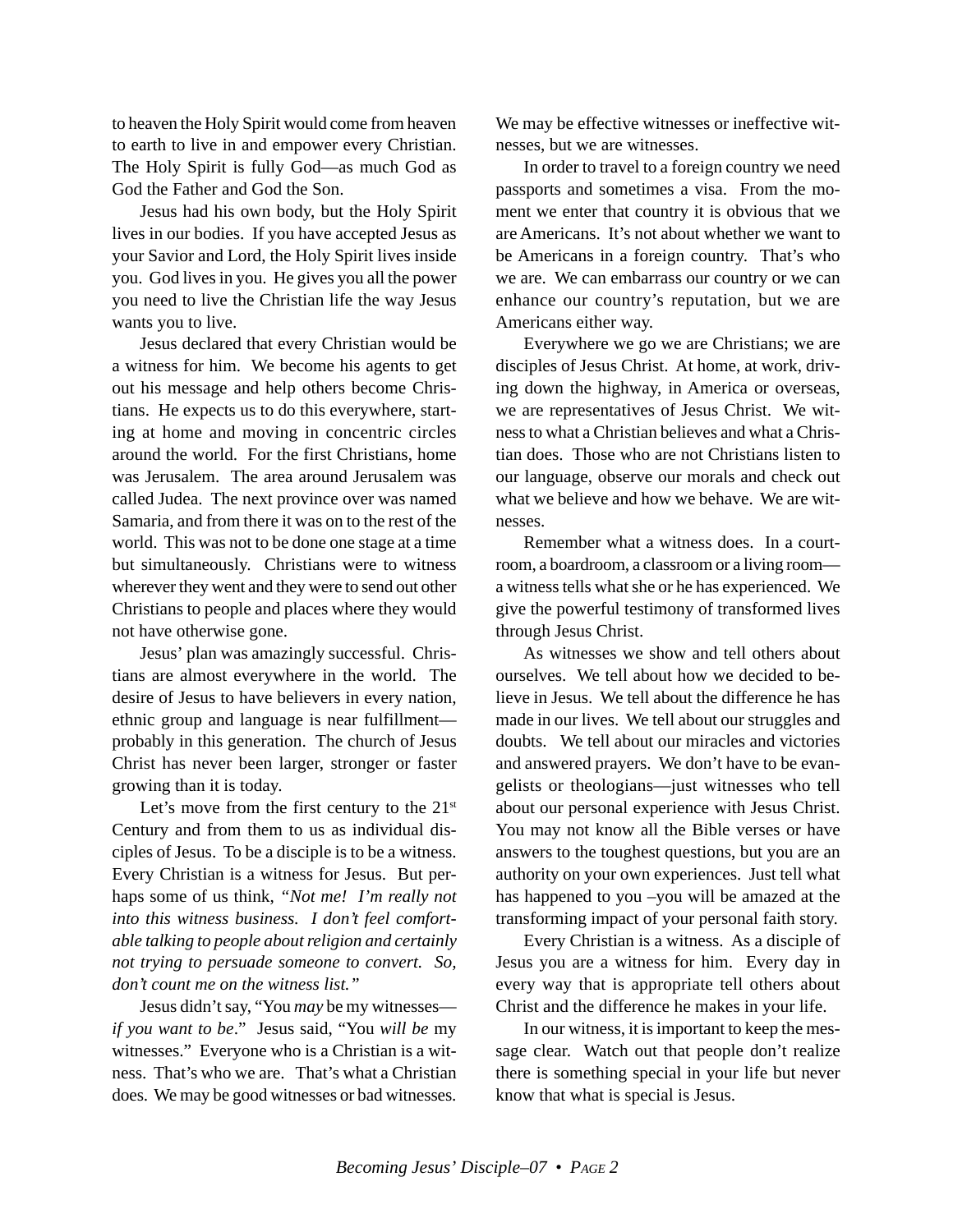I have a friend who was greatly overweight. Her health and her appearance were both increasingly impacted by all the extra pounds. I hadn't seen her for a year or two and then we ran into each other one day. She wasn't overweight at all. She looked very different. I said, "It's great to see you. You look wonderful." We talked for a while. Then she said, "Do you remember how big I was?" You know, that's a very difficult question to tactfully answer. I'm honestly not sure I said anything at all.

But she went ahead to tell the story which she obviously wanted to tell. After many failed attempts at losing weight she had undergone major surgery. Her employer's insurance carrier wouldn't pay for it so she and her husband had paid the money themselves at significant sacrifice. Her life was changed and she wanted me to know what had happened.

The same goes for the changes brought by faith in Jesus Christ. Others can see them but they don't always ask about it. Unless we speak up, they'll never know what happened to us. As Christians who have been transformed by Jesus, we want them to hear. It's important for us to make the message clear.

Here is the clear simple message: God loves

us and wants to make us into the very best we can be. God sent his Son Jesus to earth. Jesus showed us how to live. He died on the cross to pay for our sins and rose from the dead to guarantee a place for us in heaven. God offers us the gift of eternal life. He in-

vites us to accept this gift by believing what the Bible says about Jesus, accepting Jesus as our Savior from sin and committing to follow Jesus as our Leader for the rest of our lives.

As disciples, we tell others that we did this and it worked for us. We encourage them to do the same, but the rest is up to them and God. God persuades, not us. God allows each of us to decide for ourselves. Our privilege is to tell, to encourage and to give support. But, the final transaction is between each individual and God. Some become Christians right away; others may take years or even a lifetime. But one of the greatest joys of a disciple's life is helping someone else become a disciple of Jesus Christ. So keep the message clear.

And use a team approach. The good news is that as Christians we are in this together. As Christians we worship together, we celebrate together, we pray together, we give together, we learn together, we serve together, we suffer together and we evangelize together.

Some people are natural salespersons. I'm not. When I was growing up there were school projects that required selling items to neighbors, family and friends. There were times when my mother was my only successful sale. I was scared to walk up to a stranger's door. My opening line was probably, "You don't want to buy this, do you?" It wasn't that I didn't believe in the product or that I didn't want to make a sale, it was just that I didn't do well alone. I needed the support, encouragement and help of others.

It's the same way with recruiting more disciples for Jesus. Most of us do much better as part of a team. Here's how it works. One Christian

*…one of the greatest joys of a disciple's life is helping someone else become a disciple of Jesus Christ.*

makes friends with a neighbor who is not a believer. Another Christian meets that neighbor at a summer pool party. Another Christian prays for this neighbor and recruits her small group at

church to pray as well. Another Christian meets the neighbor at work and invites him and his wife to a Bible study. Another Christian at the Bible study invites the couple to join a co-ed softball team. Another Christian on the team invites them to church. Another Christian at church takes them out for dinner and talks about becoming a Christian. Another Christian from the same church helps them out in a family crisis. After two years of